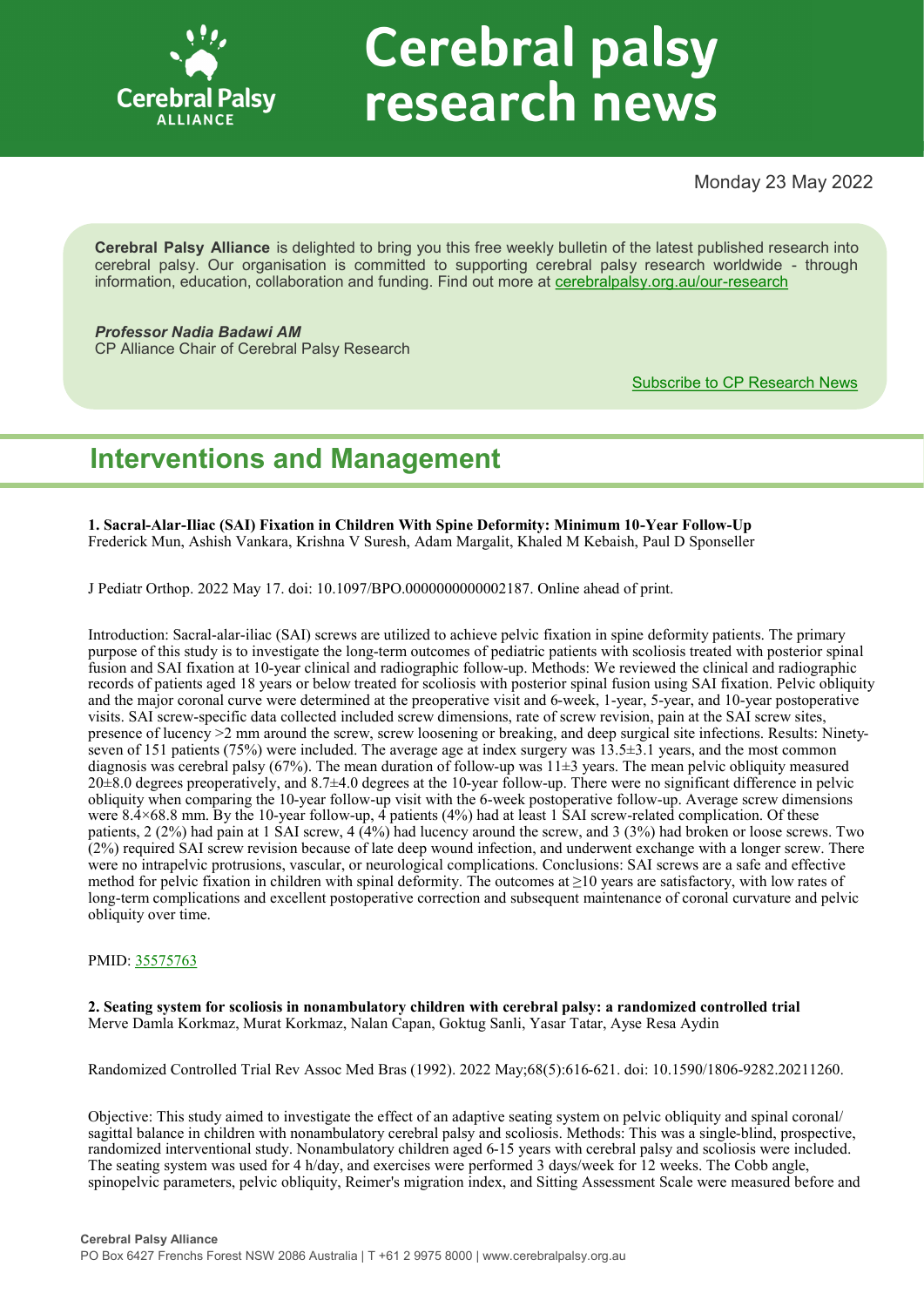after treatments. Results: A total of 29 participants were randomized into two groups, namely, the seating system+exercise group (SSE-group; n=15) and the exercise group (E-group; n=14). There was no significant change in Cobb angle and Reimer's migration index for both hips in SSE-group, but there was a significant increase in  $\bar{E}$ -group (p=0.002, 0.049, and 0.003, respectively). The sagittal vertical axis, pelvic incidence, and pelvic obliquity decreased in SSE-group. However, there was no difference in the other sagittal parameters and Sitting Assessment Scale-total scores among groups. Conclusion: The adaptive seating system was found to be superior in reducing the progression of Cobb angle and hip subluxation/dislocation, decreasing pelvic obliquity, and improving the sagittal balance of the spine/pelvis compared with exercise therapy.

# PMID: [35584484](http://www.ncbi.nlm.nih.gov/pubmed/35584484)

# **3. Is it necessary to fuse to the pelvis when correcting scoliosis in cerebral palsy?**

Shane F Strom, Matthew C Hess, Achraf H Jardaly, Michael J Conklin, Shawn R Gilbert

World J Orthop. 2022 Apr 18;13(4):365-372. doi: 10.5312/wjo.v13.i4.365.

Background: Neuromuscular scoliosis is commonly associated with a large pelvic obliquity. Scoliosis in children with cerebral palsy is most commonly managed with posterior spinal instrumentation and fusion. While consensus is reached regarding the proximal starting point of fusion, controversy exists as to whether the distal level of spinal fusion should include the pelvis to correct the pelvic obliquity. Aim: To assess the role of pelvic fusion in posterior spinal instrumentation and fusion, particularly it impact on pelvic obliquity correction, and to assess if the rate of complications differed as a function of pelvic fusion. Methods: This was a retrospective, cohort study in which we reviewed the medical records of children with cerebral palsy scoliosis treated with posterior instrumentation and fusion at a single institution. Minimum follow-up was six months. Patients were stratified into two groups: Those who were fused to the pelvis and those fused to L4/L5. The major outcomes were complications and radiographic parameters. The former were stratified into major and minor complications, and the latter consisted of preoperative and final Cobb angles, L5-S1 tilt and pelvic obliquity. Results: The study included 47 patients. The correction of the L5 tilt was 60% in patients fused to the pelvis and 67% in patients fused to L4/L5 ( $P = 0.22$ ). The pelvic obliquity was corrected by 43% and 36% in each group, respectively ( $P = 0.12$ ). Regarding complications, patients fused to the pelvis had more total complications as compared to the other group (63.0% vs 30%, respectively,  $P = 0.025$ ). After adjusting for differences in radiographic parameters (lumbar curve, L5 tilt, and pelvic obliquity), these patients had a 79% increased chance of developing complications (Relative risk  $= 1.79$ ; 95%CI: 1.011-3.41). Conclusion: Including the pelvis in the distal level of fusion for cerebral palsy scoliosis places patients at an increased risk of postoperative complications. The added value that pelvic fusion offers in terms of correcting pelvic obliquity is not clear, as these patients had similar percent correction of their pelvic obliquity and L5 tilt compared to children whose fusion was stopped at L4/L5. Therefore, in a select patient population, spinal fusion can be stopped at the distal lumbar levels without adversely affecting the surgical outcomes.

# PMID: [35582151](http://www.ncbi.nlm.nih.gov/pubmed/35582151)

#### **4. GMFCS Level-Specific Differences in Kinematics and Joint Moments of the Involved Side in Unilateral Cerebral Palsy**

Stefanos Tsitlakidis, Nicholas A Beckmann, Sebastian I Wolf, Sébastien Hagmann, Tobias Renkawitz, Marco Götze

J Clin Med. 2022 May 2;11(9):2556. doi: 10.3390/jcm11092556.

A variety of gait pathologies is seen in cerebral palsy. Movement patterns between different levels of functional impairment may differ. The objective of this work was the evaluation of Gross Motor Function Classification System (GMFCS) levelspecific movement disorders. A total of 89 individuals with unilateral cerebral palsy and no history of prior treatment were included and classified according to their functional impairment. GMFCS level-specific differences, kinematics and joint moments, exclusively of the involved side, were analyzed for all planes for all lower limb joints, including pelvic and trunk movements. GMFCS level I and level II individuals most relevantly showed equinus/reduced dorsiflexion moments, knee flexion/reduced knee extension moments, reduced hip extension moments with pronounced flexion, internal hip rotation and reduced hip abduction. Anterior pelvic tilt, obliquity and retraction were found. Individuals with GMFCS level II were characterized by an additional pronounced reduction in all extensor moments, pronounced rotational malalignment and reduced hip abduction. The most striking characteristics of GMFCS level II were excessive anterior pelvic/trunk tilt and excessive trunk obliquity. Pronounced reduction in extensor moments and excessive trunk lean are distinguishing features of GMFCS level II. These patients would benefit particularly from surgical treatment restoring pelvic symmetry and improving hip abductor leverage. Future studies exploring GMFCS level-specific compensation of the sound limb and GMFCS level-specific malalignment are of interest.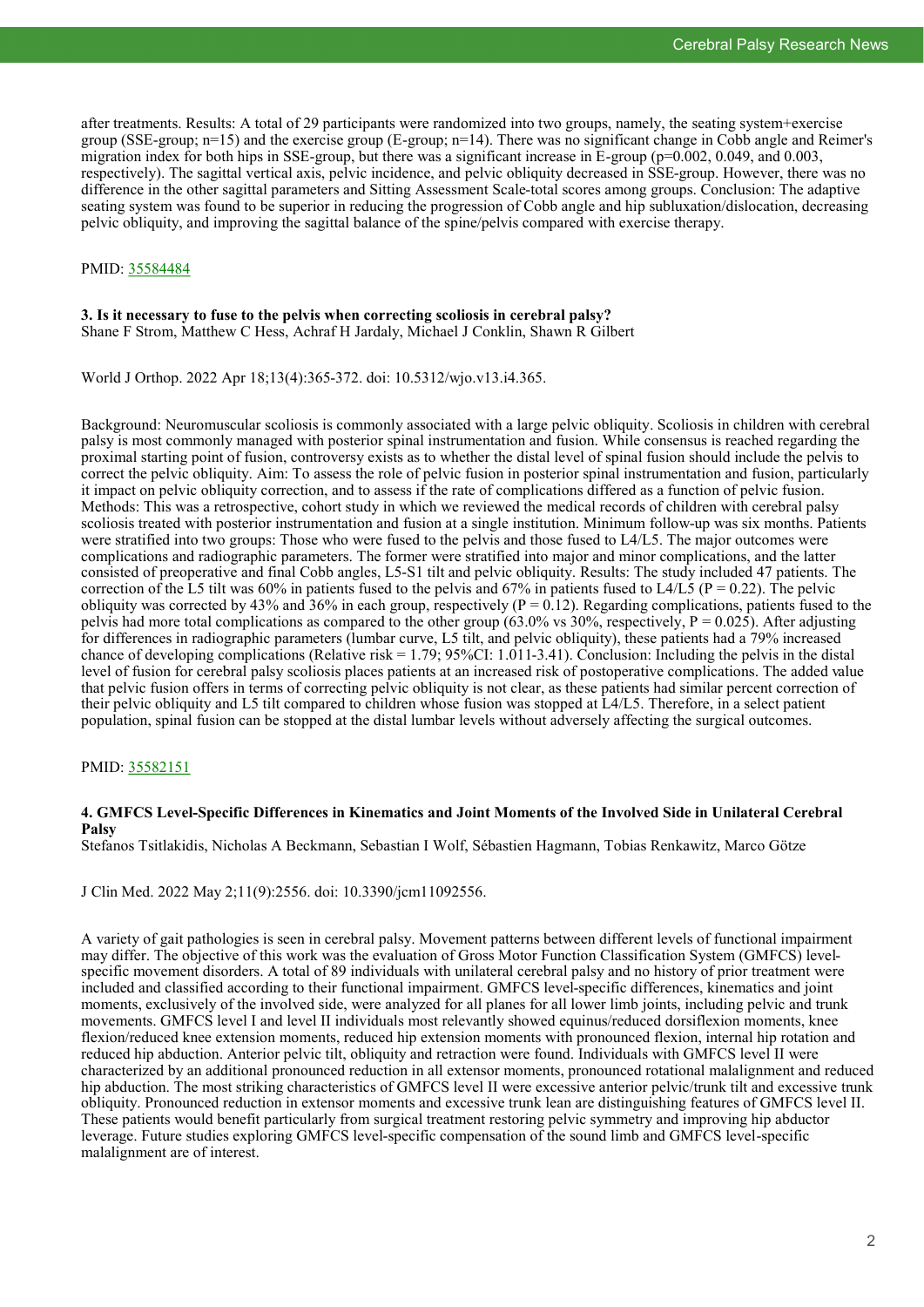#### PMID: [35566682](http://www.ncbi.nlm.nih.gov/pubmed/35566682)

**5. Gait adaptations of individuals with cerebral palsy on irregular surfaces: A scoping review** C Dussault-Picard, S G Mohammadyari, D Arvisais, M T Robert, P C Dixon

Review Gait Posture. 2022 May 10;96:35-46. doi: 10.1016/j.gaitpost.2022.05.011. Online ahead of print.

Background: Individuals with cerebral palsy (CP) have a reduced ability to perform motor tasks such as walking. During daily walking, they are confronted with environmental constraints such as irregular surfaces (e.g., relief and uneven surfaces) which may require adaptations to maintain stability and avoid falls. Laboratory gait assessments are conventionally conducted under ideal conditions (e.g., regular and even surfaces) and may overlook subtle problems which may only present in challenging walking environments. Increased knowledge of adaptations to successfully navigate irregular surfaces may contribute to a better understanding of everyday walking barriers. Research question: This scoping review aims to describe gait adaptations to irregular surfaces in individuals with CP and contrast adaptations with those of healthy individuals. Methods: This review followed the 6-stage Joanna Briggs Institute methodology and respected the recommendations of the Preferred Reporting Items for Systematic Reviews and Meta-Analyses Extension for Scoping Reviews statement. The MEDLINE, EMBASE, CINAHL, SPORTDiscus, and Web of Science databases were searched on March 2021. Results: The research strategy identified 1616 studies published between 2014 and 2020, of which 10 were included after abstract and full-text screening. This review reported on 152 individuals with CP (diplegia:  $n = 117$ , hemiplegia:  $n = 35$ ) and 159 healthy individuals. The included studies focused on spatial-temporal, kinematic, kinetic, and muscle activity parameters over relief, inclined, and staircase surfaces. 7/10 studies were conducted in laboratories, often using surfaces that are not representative of the real-world. The results suggest that for individuals with CP, adaptations on irregular surfaces differ from flat surface walking and across CP subtype. Moreover, individuals with CP present with typical and pathology-specific adaptations to irregular surfaces compared to healthy individuals. Significance: This review highlights the clinical and research interest of focusing future studies on more ecologically valid data collection approaches and provides important recommendations to overcome research gaps in the existing literature.

#### PMID: [35567895](http://www.ncbi.nlm.nih.gov/pubmed/35567895)

#### **6. Effects of group-activity intervention with multisensory storytelling on gross motor function and activity participation in children with cerebral palsy** Eun-Jung Lee, Hae-Yeon Kwon

J Exerc Rehabil. 2022 Apr 26;18(2):96-103. doi: 10.12965/jer.2244028.014. eCollection 2022 Apr.

This study determined the effectiveness of 16 multisensory storytelling sessions on physical function and activity participation in children with cerebral palsy. Twenty-four children aged 7 to 8 who belonged to stage I to III of the Gross Motor Function Classification System were randomly divided into experimental and control groups, with 12 children in each group. The experimental group performed group activities through multisensory storytelling for 60 min, twice a week for 8 weeks, while the control group performed structured physical activities. The motor function, activity participation, and peer relationship skills were measured. The collected data were analyzed using the SPSS 25.0 for windows program, and the significance level (α) for statistical verification was set to 0.05. The Wilcoxon signed-rank test was performed for intragroup changes in motor function and activity participation in the experimental and control groups. The Mann-Whitney U-test was used to compare the difference between the 2 groups. Both groups improved gross motor function (P<0.05) and activity participation (P<0.05). A significant difference between both groups was also measured. Multisensory storytelling resulted in significant improvements in large motor function and activity participation. Therefore, it can be an effective intervention for improving gross motor function and activity participation in children with cerebral palsy.

# PMID: [35582682](http://www.ncbi.nlm.nih.gov/pubmed/35582682)

#### **7. Effectiveness of nutritional interventions to prevent nonprogressive congenital and perinatal brain injuries: a systematic review and meta-analysis of randomized trials**

Cintia C Curioni, Michel C Mocellin, Marina Dos S Tavares, Ana C F da Silva, Patricia C de Velasco, Simone A Ribas, Fernando Lamarca, Charles André

Nutr Rev. 2022 May 14;nuac028. doi: 10.1093/nutrit/nuac028. Online ahead of print.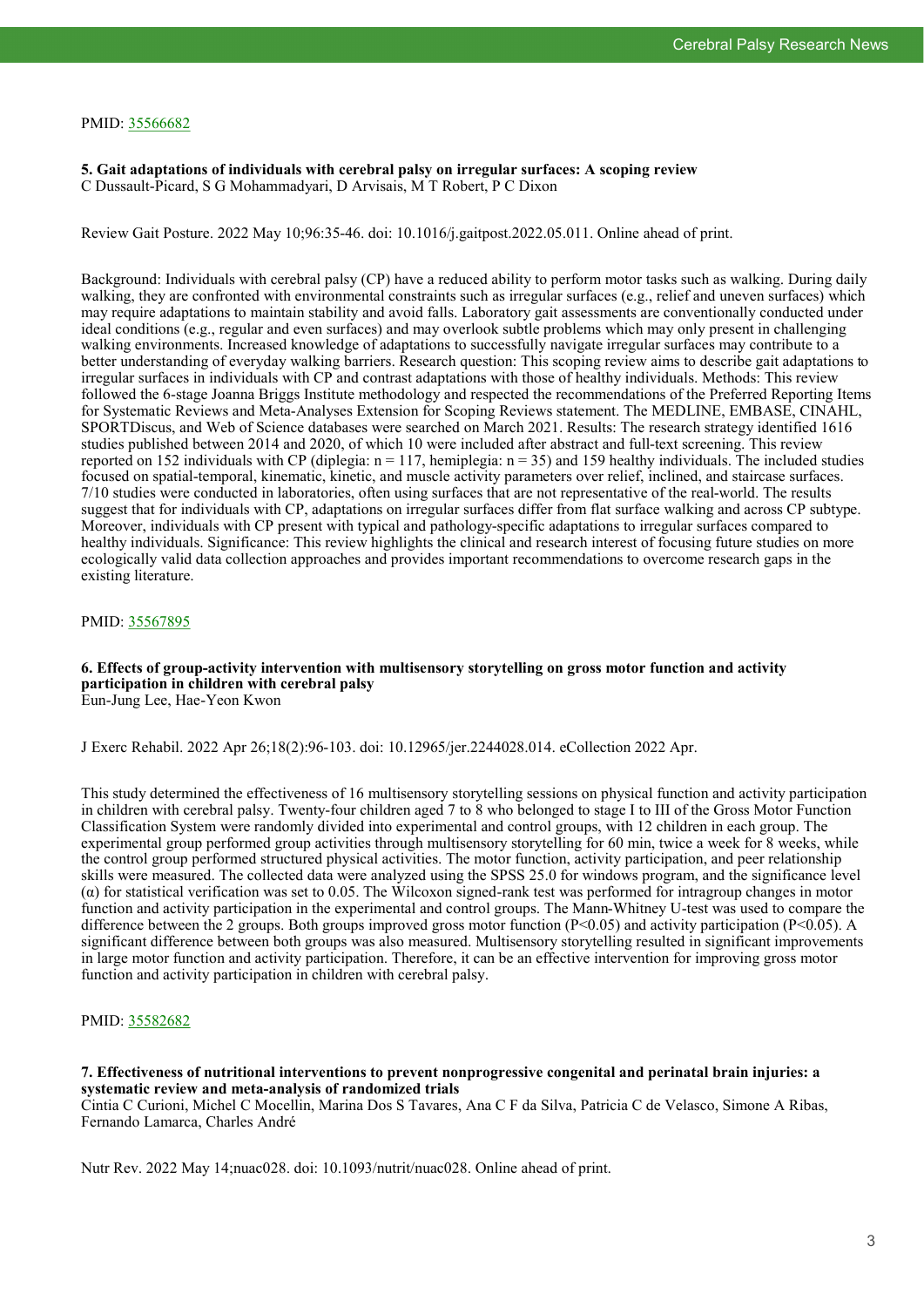Context: Nutritional interventions for newborns with brain injury are scarce, and there are gaps in the knowledge of their mechanisms of action in preventing the occurrence of cerebral palsy (CP) or the incidence of other developmental disabilities. Objective: The objective of this review was to assess the effect of nutritional interventions in preventing nonprogressive congenital or perinatal brain injuries, or in improving outcomes related to neurological development. Data sources: Randomized trials on any nutritional intervention for pregnant women at risk of preterm delivery, or for children with low birth weight, preterm, or with confirmed or suspected microcephaly, CP, or fetal alcohol syndrome disorders (FASDs) were retrieved from MEDLINE, Embase, Scopus, Web of Science, LILACS, and CENTRAL databases from inception to September 17, 2020. Data extraction: Data extraction, risk of bias (Cochrane Risk of Bias tool 2), and quality of evidence (GRADE approach) were assessed by 2 authors. Data analysis: Pooled risk ratios (RRs) with 95% confidence intervals were calculated using a random-effects meta-analysis. Seventeen studies were included on intravenous interventions (magnesium sulfate [n = 5], amino acids  $[n = 4]$ , vitamin A  $[n = 1]$ , and N-acetylcysteine  $[n = 1]$ ); enteral interventions (vitamin D  $[n = 1]$ , prebiotic  $[n = 1]$ 1], nutrient-enriched formula  $[n = 1]$ , and speed of increasing milk feeds  $[n = 1]$ ; and oral interventions (choline  $[n = 1]$  and docosahexaenoic acid, choline, and uridine monophosphate  $[n = 1]$ ). All studies assessed CP, except 1 on FASDs. Eight studies were judged as having high risk of bias. Five studies (7413 babies) with high-quality evidence demonstrated decreased risk of childhood CP (RR =  $0.68$ , 95% CI: 0.52-0.88) with magnesium sulfate. Interventions with amino acids had no effect on CP prevention or other outcomes. Except for 1 study, no other intervention decreased the risk of CP or FASDs. Conclusion: Although different types of nutritional interventions were found, only those with antenatal magnesium sulfate were effective in decreasing CP risk in preterm infants. Well-designed, adequately powered randomized clinical trials are required.

# PMID: [35568996](http://www.ncbi.nlm.nih.gov/pubmed/35568996)

# **8. Baclofen Toxicity**

Naimah M. Dease, Emily K. Kershner, Brandon K. Wills

In: StatPearls [Internet]. Treasure Island (FL): StatPearls Publishing; 2022 Jan. 2022 Mar 24.

Baclofen is FDA-approved and primarily used as an antispasmodic agent and muscle relaxant. It is utilized as an adjunct in treating painful muscle spasticity, clonus, and rigidity caused by spinal-cord related diseases such as multiple sclerosis, cerebral palsy, or spinal cord injury. It is most often administered as an oral medication, but in severe or chronic cases, and can also be delivered centrally using an implantable intrathecal pump. Chronic use of baclofen can result in withdrawal when abruptly discontinued. Baclofen overdose or withdrawal can be life-threatening. This review summarizes the clinical toxicity of baclofen, baclofen withdrawal, and acute management principles.

# PMID: [35593857](http://www.ncbi.nlm.nih.gov/pubmed/35593857)

# **9. Outcomes of a novel single case study incorporating Rapid Syllable Transition treatment, AAC and blended intervention in children with cerebral palsy: a pilot study**

Marjut Johanna Korkalainen, Patricia McCabe, Andy Smidt, Catherine Morgan

Disabil Rehabil Assist Technol. 2022 May 16;1-10. doi: 10.1080/17483107.2022.2071488. Online ahead of print.

Purpose: Motor speech and augmentative and alternative communication (AAC) interventions are commonly used with children with cerebral palsy (CP) but there is limited literature comparing the effectiveness of these interventions. The purpose of this study was to investigate the effectiveness of intensive AAC, Rapid Syllable Transition Treatment (ReST), and blended intervention, a combination of motor-speech and AAC, on speech accuracy and sentence length and complexity. Methods: A single case experimental design across participants with repeated measurements across phases (ABACADA design) was used. Four participants aged 8-14 years with CP who used a speech-generating device (SGD) received three 6-week intervention blocks that included ReST, AAC, and blended intervention. Measures were taken during intervention and baseline phases and at maintenance two and four weeks after the last intervention phase. Participants were randomized to starting with either ReST or AAC with the blended intervention delivered last. Results: All participants improved their speech accuracy and sentence length and complexity in speech and with their SGD in all three interventions. The data demonstrated overall immediacy of the effect with all interventions and retention of gains across the whole sequence of phases. The order of AAC or ReST interventions or the severity of CP did not impact the intervention gains. Conclusion: This study suggests that intensive AAC, a multi-modal approach, and ReST improve speech accuracy and sentence length and complexity in children with moderate CP, but all require further investigation.Implications for rehabilitationIn this paper intensive AAC intervention with a speech generating device (SGD), ReST treatment and multimodal blended intervention were effective in improving speech accuracy and sentence length and complexity in both verbal speech and on communication with the SGD.ReST treatment has not been used with children with CP before. This study established a proof of concept for its effectiveness in children with CP. Further research is warranted.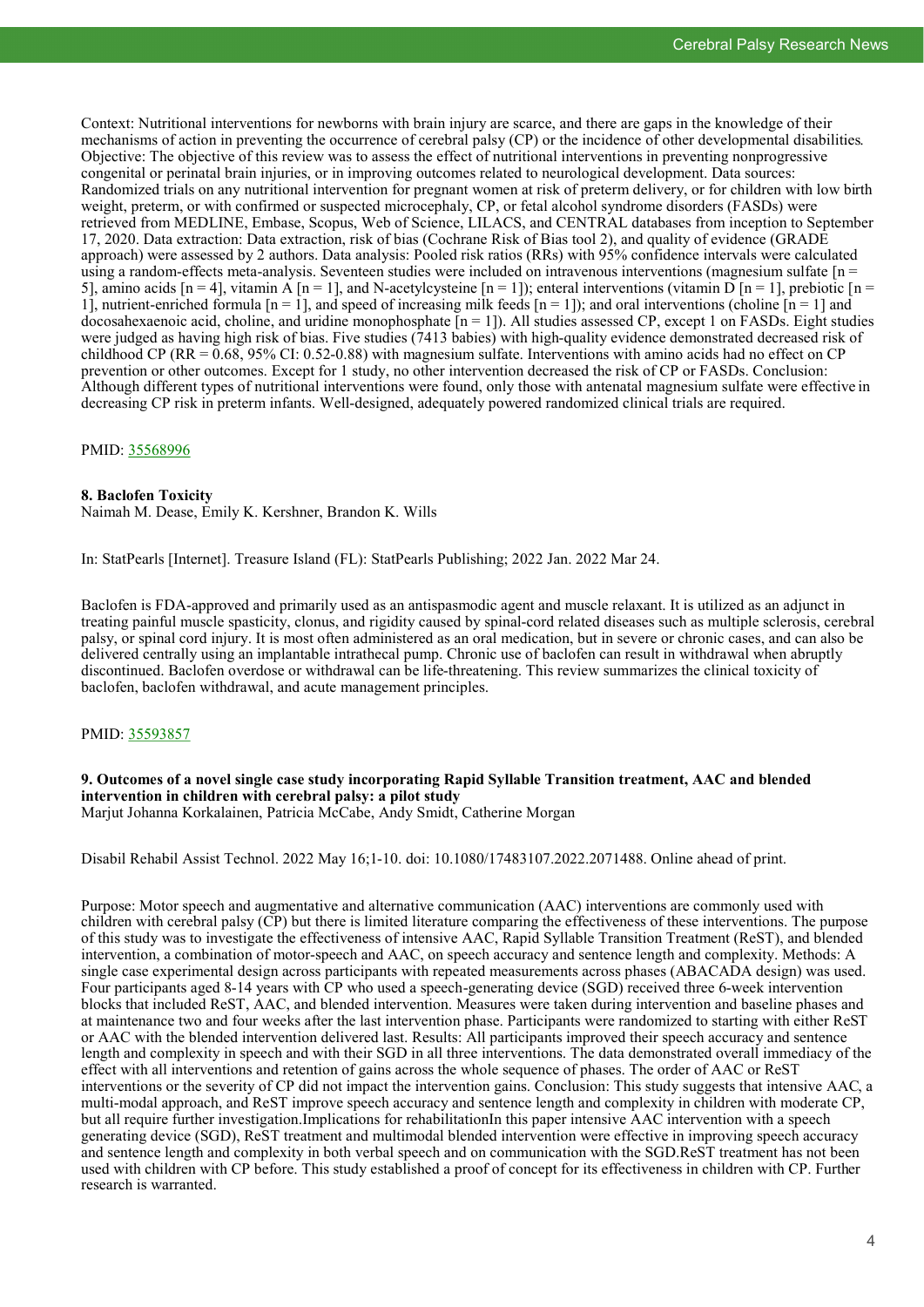# PMID: [35576498](http://www.ncbi.nlm.nih.gov/pubmed/35576498)

**10. Determinants of spoken language comprehension in children with cerebral palsy** Emma Vaillant, Johanna J M Geytenbeek, Kim J Oostrom, Heleen Beckerman, R Jeroen Vermeulen, Annemieke I Buizer

Disabil Rehabil. 2022 May 15;1-13. doi: 10.1080/09638288.2022.2072960. Online ahead of print.

Purpose: To identify determinants of spoken language comprehension (SLC) in children with cerebral palsy (CP). Materials and methods: Cross-sectional data of 207 children with CP were included: 82 toddlers (18 months-3;11 years), 59 preschool children (4;0-5;11 years), and 66 schoolchildren (6;0-8;11 years), across all Gross Motor Function Classification System (GMFCS) levels. SLC was assessed using the Computer-Based instrument for Low motor Language Testing (C-BiLLT). Potential determinants were retrieved from medical files and through parental questionnaires. Per developmental stage, multivariable regression analyses were used to assess determinants of SLC. Results: Fifty-nine percent of the children showed below average SLC. Significant determinants for SLC differed per developmental stage. In toddlers: age, motor type, functional communication and speech function  $(R2 = 0.637)$ ; in preschool children: functional communication, speech function and language activities  $(R2 = 0.820)$ , and in schoolchildren: functional communication, intellectual functioning and arm-hand functioning (R2 = 0.807). For all developmental stages, functional mobility was not a significant determinant. Conclusions: A large proportion of children with CP across all GMFCS levels have SLC impairments. Findings indicate that SLC is strongly determined by functional communication classified with CFCS. We recommend standardized assessment and monitoring of SLC in all children with CP. IMPLICATIONS FOR REHABILITATION Children across all GMFCS levels can experience difficulties in spoken language comprehension. At all developmental stages, functional communication (classified with CFCS) is an important determinant of spoken language comprehension. Standardized assessment and monitoring of spoken language comprehension, language production, speech, and communication of all children with CP, is strongly recommended. When children show below average performances, especially in spoken language comprehension, intervening with speech and language therapy and guidance for parents, is advised.

# PMID: [35574615](http://www.ncbi.nlm.nih.gov/pubmed/35574615)

# **11. At-Home Orthodontic Treatment for Severe Teeth Arch Malalignment and Severe Obstructive Sleep Apnea Syndrome in a Child with Cerebral Palsy**

Atsuko Tamura, Kohei Yamaguchi, Ryosuke Yanagida, Rie Miyata, Haruka Tohara

Case Reports Int J Environ Res Public Health. 2022 Apr 27;19(9):5333. doi: 10.3390/ijerph19095333.

Children with cerebral palsy typically have severe teeth arch malalignment, causing swallowing and respiration dysfunction. Malalignment in cerebral palsy, especially in children, worsens dysphagia and respiratory disorders; sometimes, it is also noted with obstructive sleep apnea. However, no study has reported on the improvement in obstructive sleep apnea after at-home orthodontic treatment in children with cerebral palsy. We herein present a pediatric case of cerebral palsy wherein obstructive sleep apnea improved with at-home orthodontic treatment for malalignment. We administered at-home orthodontic treatment to a 15-year-old boy with quadriplegia, due to spastic-type cerebral palsy, having no oral intake, obstructive sleep apnea, and teeth arch malalignment. After treatment, a decline in the severity of sleep apnea was observed. Perioral muscle hypertension and oral intake difficulties cause maxillary protrusion, narrowed teeth arch, and tilting of teeth in children with cerebral palsy. We expanded the oral cavity volume by orthodontic treatment to relieve muscle hypertension and correct the tongue position, thereby remarkably improving obstructive sleep apnea. Our findings suggest that at-home orthodontic treatment for malalignment effectively improves perioral muscle hypertension, glossoptosis, and obstructive sleep apnea.

# PMID: [35564726](http://www.ncbi.nlm.nih.gov/pubmed/35564726)

**12. Robotic Systems for the Physiotherapy Treatment of Children with Cerebral Palsy: A Systematic Review** Rocío Llamas-Ramos, Juan Luis Sánchez-González, Inés Llamas-Ramos

Review Int J Environ Res Public Health. 2022 Apr 22;19(9):5116. doi: 10.3390/ijerph19095116.

Cerebral palsy is a neurological condition that is associated with multiple motor alterations and dysfunctions in children.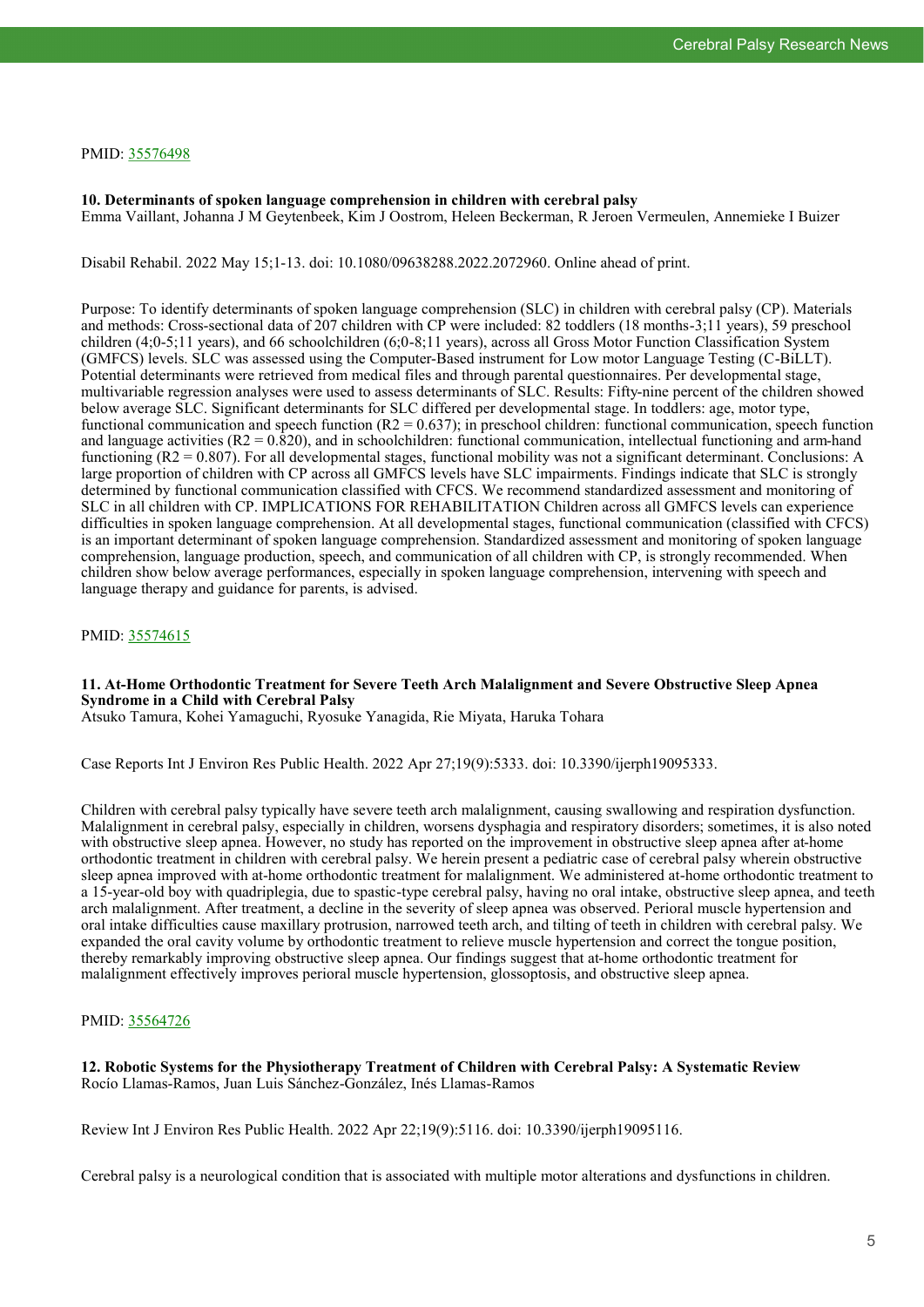Robotic systems are new devices that are becoming increasingly popular as a part of the treatment for cerebral palsy. A systematic review of the Pubmed, Web of Science, MEDLINE, Cochrane, Dialnet, CINAHL, Scopus, Lilacs and PEDro databases from November 2021 to February 2022 was conducted to prove the effectiveness of these devices for the treatment of motor dysfunctions in children who were diagnosed with cerebral palsy. Randomized clinical trials in Spanish and English were included. In total, 653 potential manuscripts were selected but only 7 of them met the inclusion criteria. Motor dysfunctions in the lower limbs and those that are specifically related to gait are the main parameters that are affected by cerebral palsy and the robotic systems Lokomat, Innowalk, Robogait and Waltbox-K are the most commonly used. There is no consensus about the effectiveness of these devices. However, it seems clear that they have presented a good complement to conventional physical therapies, although not a therapy as themselves. Unfortunately, the low quality of some of the randomized clinical trials that were reviewed made it difficult to establish conclusive results. More studies are needed to prove and test the extent to which these devices aid in the treatment of children with cerebral palsy.

# PMID: [35564511](http://www.ncbi.nlm.nih.gov/pubmed/35564511)

**13. The efficacy of virtual reality interventions compared with conventional physiotherapy in improving the upper limb motor function of children with cerebral palsy: a systematic review of randomised controlled trials** Mohammed Alrashidi, Curtis A Wadey, Richard J Tomlinson, Gavin Buckingham, Craig A Williams

Disabil Rehabil. 2022 May 16;1-11. doi: 10.1080/09638288.2022.2071484. Online ahead of print.

Purpose: Cerebral palsy (CP) is the commonest motor disability affecting children. This study reviewed the evidence for virtual reality (VR) intervention compared with conventional physiotherapy in upper limb function of children with CP. Methods: Searches were undertaken in MEDLINE, EMBASE, PEDro, CENTRAL, Web of Science, CINAHL, ERIC, ICTRP, EU-CTR, ClinicalTrials.gov and EThOS databases. Only randomised-controlled trials (RCTs) were included. Two reviewers independently screened the search results, assessed full-text articles, extracted data and appraised the methodological quality by using the Cochrane collaboration's risk of bias (RoB2) tool. Albatross plots were used to synthesise the data. Results: Seven RCTs, examining motor function in a total of 202 children with CP, included. Four trials used the Quality of Upper Extremity Skills Test (QUEST) as an outcome measure, and three trials used grip strength. These outcome measures were utilised to develop two Albatross plots. Data from the plots showed contradictory findings of the included studies. Conclusions: The effect of VR in the upper limb rehabilitation of children with CP remains unclear. All included studies used commercial nonimmersive VR games. Future high-quality clinical research is needed to explore the extent to which non-immersive and immersive VR is feasible and effective with children and adolescents. IMPLICATIONS FOR REHABILITATION The current evidence supporting the use of VR as a rehabilitative tool is weak and uncertain. The current use of VR relies only on commercial non-immersive VR (off-shelf) games, which are not adjustable to meet the demands and goals of therapy programmes. Future research is needed to study the therapeutic feasibility of immersive VR with children and adolescents.

PMID: [35575755](http://www.ncbi.nlm.nih.gov/pubmed/35575755)

#### **14. Effect of virtual reality and haptic feedback on upper extremity function and functional independence in children with hemiplegic cerebral palsy: a research protocol**

Chanan Goyal, Vishnu Vardhan, Waqar Naqvi, Sakshi Arora

Pan Afr Med J. 2022 Feb 22;41:155. doi: 10.11604/pamj.2022.41.155.32475. eCollection 2022.

Hemiplegic cerebral palsy (CP) is a subcategory of CP which is characterized by sensory motor deficits primarily on one side of the body that adversely affects functionality. Virtual reality (VR) systems have been advanced in the recent past for the use in rehabilitation of patients with neurological conditions. Virtual reality has an inherent motivational component that provides the much-needed compliance for active participation by children. The rationale of the proposed study is to investigate the effect of VR and haptic feedback for improvement of upper extremity function of children with hemiplegic cerebral palsy. This comparative experimental study will be recruiting 36 children with hemiplegic CP and will be treating them by VR and haptic feedback along with conventional physiotherapy in group A and by conventional physiotherapy only in group B. The children will undergo the treatment for six weeks (five days/week) with each session extending for 60 minutes/day. The primary outcome measures including `nine-hole peg test´ (9HPT) and `box and block test´ (BBT) will assess the manual dexterity and secondary outcome measures including `ABILHAND-kids´ and `WeeFIM (self-care)´ will assess the functional independence that are hypothesized to be gained by haptic enhanced VR intervention when combined with the conventional therapy.

PMID: [35573442](http://www.ncbi.nlm.nih.gov/pubmed/35573442)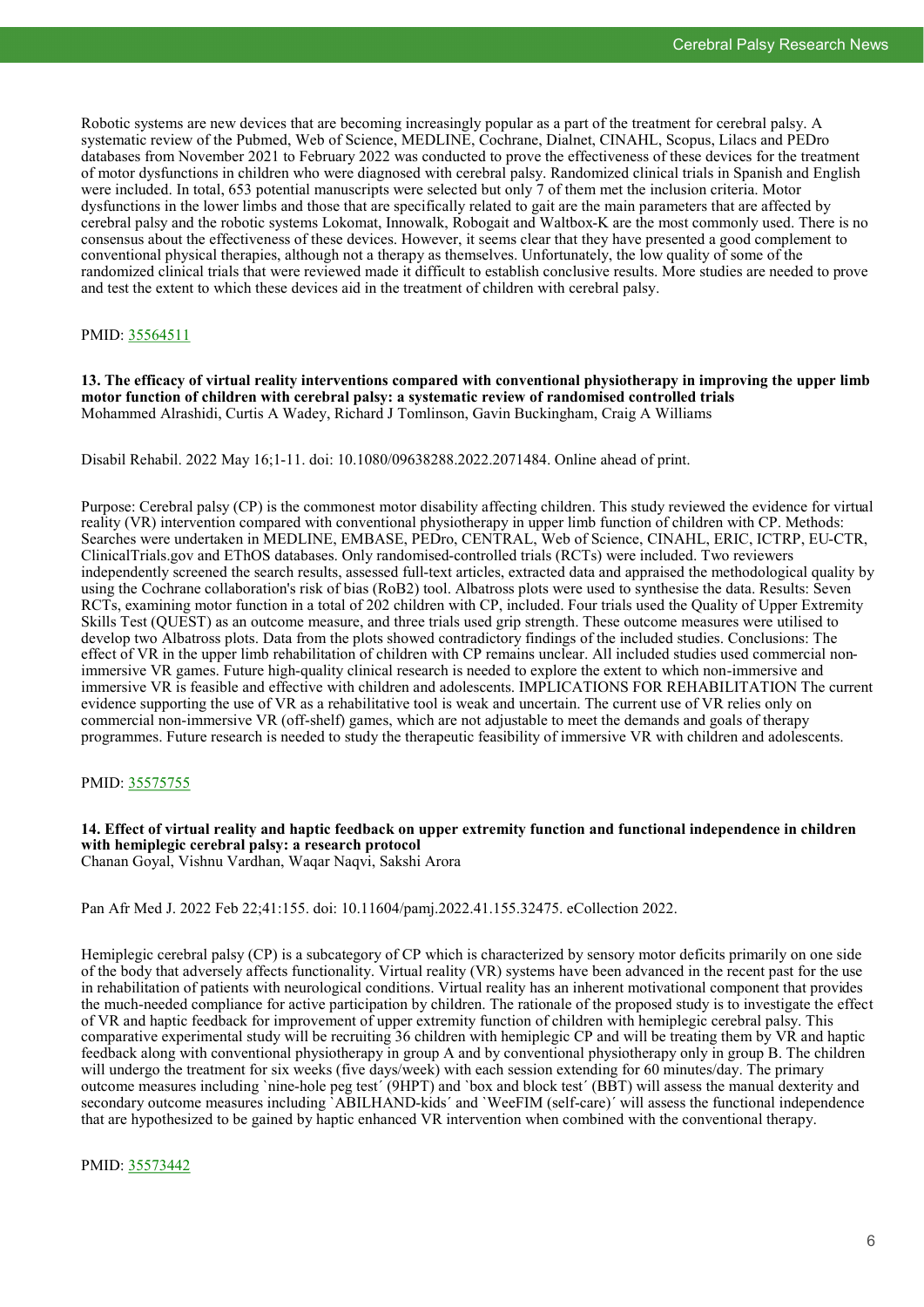#### **15. Does ultrasound imaging of the spastic muscle have an additive effect on clinical examination tools in patients with cerebral palsy?: A pilot study**

Kardelen Gencer Atalay, Evrim Karadag Saygi, Firat Akbas, Ozge Kenis Coskun, Ahmet Hamdi Akgulle, Ilker Yagci

North Clin Istanb. 2022 Mar 11;9(2):102-108. doi: 10.14744/10.14744/nci.2020.78045. eCollection 2022.

Objective: The Modified Ashworth Scale, the Modified Tardieu Scale, and measuring the passive range of motion is commonly preferred examination tools for spasticity in cerebral palsy (CP). Ultrasonography has become increasingly used to provide relevant insight into spastic muscle morphology and structure recently. It was aimed to reveal associations between the clinical and ultrasonographic parameters of gastrocnemius medialis (GM) and lateralis muscles in this population. Methods: Thirtyfour children with spastic CP aged between 4 and 12 years who did not have botulinum neurotoxin A intervention within 6 months or had no previous history of any orthopedic or neurological surgery were included. The spasticity of GM and lateralis was evaluated firstly by the Modified Ashworth Scale, Modified Tardieu Scale, and ankle passive range of motion. Then, the cross-sectional area (CSA), muscle thickness (MT), qualitative and quantitative echo intensity (EI) values of both muscles were measured from their ultrasonographic images. Results: The CSA of GM, and qualitative EI of both muscles were found to be mild-to-moderately correlated to all clinical examination tools (p<0.01), whereas the CSA of gastrocnemius lateralis was mildly related to Modified Ashworth Scale ( $p=0.009$ ). The MT and quantitative EI of both muscles were not associated with any of the clinical tools (p>0.05). Conclusion: Ultrasonographic measurements of GM and lateralis partially reflect ankle spasticity in children with CP. Ultrasonography can be used as an alternative tool in this patient population where the clinical evaluation can not perform ideally.

# PMID: [35582513](http://www.ncbi.nlm.nih.gov/pubmed/35582513)

#### **16. A Power-Efficient Brain-Machine Interface System with a Sub-mW Feature Extraction and Decoding ASIC Demonstrated in Nonhuman Primates**

Hyochan An, Samuel R Nason-Tomaszewski, Jongyup Lim, Kyumin Kwon, Matthew S Willsey, Parag G Patil, Hun-Seok Kim, Dennis Sylvester, Cynthia A Chestek, David Blaauw

IEEE Trans Biomed Circuits Syst. 2022 May 20;PP. doi: 10.1109/TBCAS.2022.3175926. Online ahead of print.

Intracortical brain-machine interfaces have shown promise for restoring function to people with paralysis, but their translation to portable and implantable devices is hindered by their high power consumption. Recent devices have drastically reduced power consumption compared to standard experimental brain-machine interfaces, but still require wired or wireless connections to computing hardware for feature extraction and inference. Here, we introduce a Neural Recording And Decoding (NeuRAD) application specific integrated circuit (ASIC) in 180 nm CMOS that can extract neural spiking features and predict two-dimensional behaviors in real-time. To reduce amplifier and feature extraction power consumption, the NeuRAD has a hardware accelerator for extracting spiking band power (SBP) from intracortical spiking signals and includes an M0 processor with a fixed-point Matrix Acceleration Unit (MAU) for efficient and flexible decoding. We validated device functionality by recording SBP from a nonhuman primate implanted with a Utah microelectrode array and predicting the one- and twodimensional finger movements the monkey was attempting to execute in closed-loop using a steady-state Kalman filter (SSKF). Using the NeuRAD's real-time predictions, the monkey achieved 100 % success rate and 0.82 s mean target acquisition time to control one-dimensional finger movements using just 581 μW. To predict two-dimensional finger movements, the NeuRAD consumed 588  $\mu$ W to enable the monkey to achieve a 96 % success rate and 2.4 s mean acquisition time. By employing SBP, ASIC brain-machine interfaces can close the gap to enable fully implantable therapies for people with paralysis.

# PMID: [35594208](http://www.ncbi.nlm.nih.gov/pubmed/35594208)

**17. Impact of Preterm Birth on Neurodevelopmental Disorders in South Korea: A Nationwide Population-Based Study** Jong Ho Cha, Ja-Hye Ahn, Yun Jin Kim, Bong Gun Lee, Johanna Inhyang Kim, Hyun-Kyung Park, Bung-Nyun Kim, Hyun Ju Lee

J Clin Med. 2022 Apr 28;11(9):2476. doi: 10.3390/jcm11092476.

Neurodevelopmental disorder (NDD) in preterm infants has become of great interest. We aimed to investigate the impact of preterm birth on the proportion of NDD using nationwide data provided by the Korean National Health Insurance Service. We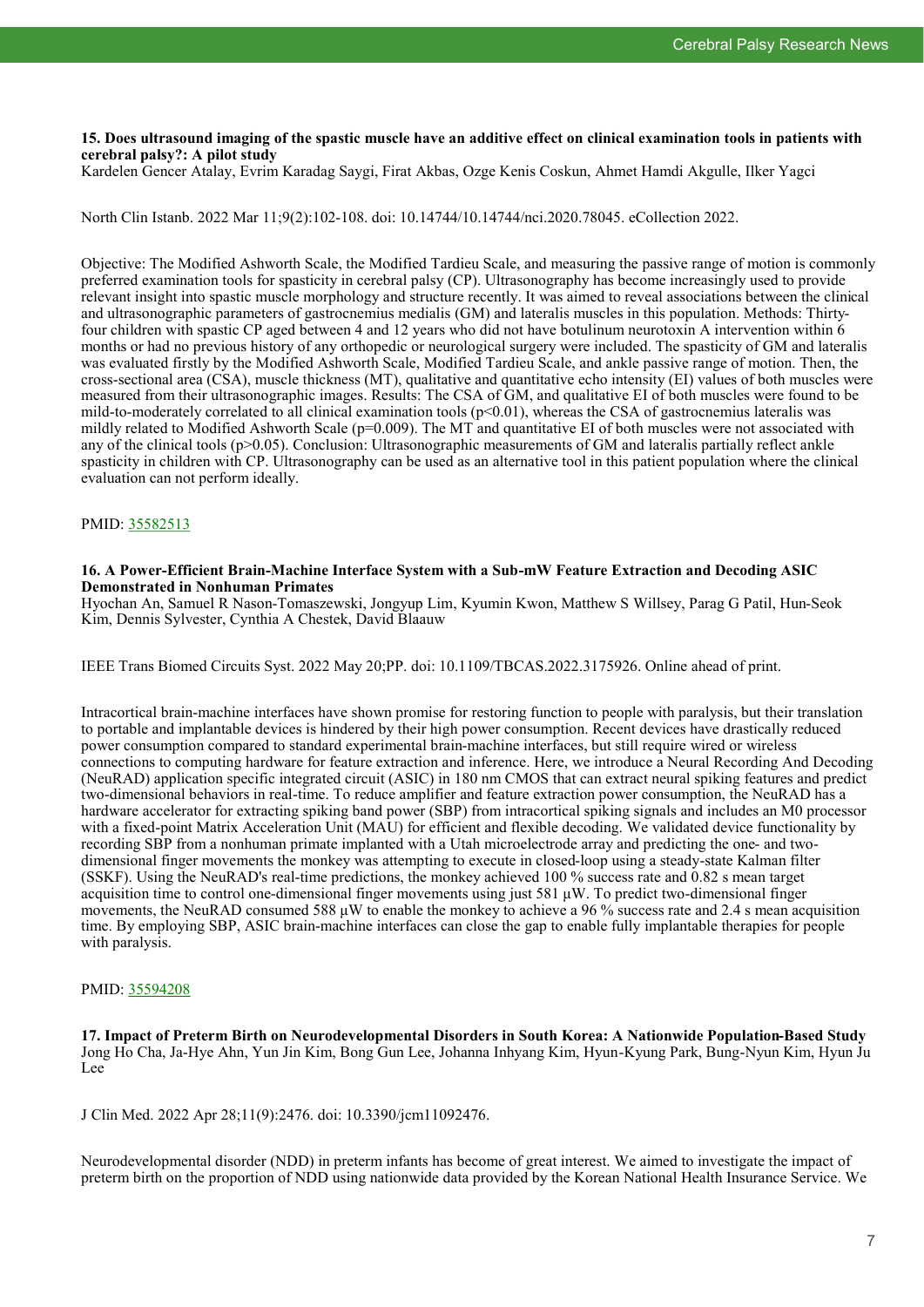included 4894 extremely preterm or extremely low-birth-weight (EP/ELBW; <28 weeks of gestation or birth weight &lt; 1000 g) infants, 70,583 other preterm or low-birth-weight (OP/LBW; 28-36 weeks of gestation or birth weight < 2500 g) infants, and 264,057 full-term infants born between 2008 and 2015. We observed their neurodevelopment until 6 years of age or until the year 2019, whichever occurred first. Diagnoses of NDDs were based on the World Health Organization's International Classification of Diseases 10th revision. An association between preterm birth and NDD was assessed using a multivariable logistic regression model. There was a stepwise increase in the risk of overall NDD with increasing degree of prematurity, from OP/LBW (adjusted odds ratio 4.46; 95% confidence interval 4.34-4.58), to EP/ELBW (16.15; 15.21-17.15). The EP/ELBW group was strongly associated with developmental delay (21.47; 20.05-22.99), cerebral palsy (88.11; 79.89- 97.19), and autism spectrum disorder (11.64; 10.37-13.06). Preterm birth considerably increased the risk of NDD by the degree of prematurity.

# PMID: [35566601](http://www.ncbi.nlm.nih.gov/pubmed/35566601)

#### **18. Prevalence and characteristics of children with cerebral palsy according to socioeconomic status of areas of residence in a French department**

Malika Delobel-Ayoub, Virginie Ehlinger, Dana Klapouszczak, Carine Duffaut, Catherine Arnaud, Mariane Sentenac

PLoS One. 2022 May 19;17(5):e0268108. doi: 10.1371/journal.pone.0268108. eCollection 2022.

Aim: To study the association between the socioeconomic environment of area of residence and prevalence and characteristics of children with cerebral palsy (CP). Method: Data on 8-year-old children with CP born in 2000-2011 ( $n = 252$ ) were extracted from a regional population-based register in France. The European Deprivation Index (EDI), available at census block level, characterised socioeconomic deprivation in the child's area of residence at age of registration. The prevalence of CP was estimated in each group of census units defined by EDI distribution tertiles in the general population. The association between deprivation level and CP severity was assessed according to term/preterm status. Results: CP prevalence differed between deprivation risk groups showing a J-shaped form with the prevalence in the most deprived tertile (T3) being the highest but not significantly different of the prevalence in the least deprived one (T1). However, the prevalence in the medium deprivation tertile (T2) was significantly lower than that in the most deprived one with a prevalence risk ratio (PRR) of: PRRT2/T3 =  $0.63$ 95% CI [0.44-0.89]). Prevalences of CP with associated intellectual disability (ID) and CP with inability to walk were significantly higher in the most deprived tertile compared to the least deprived one (respectively PRRT3/T1 =  $1.8695\%$  CI  $[1.19-2.92]$  and PRRT3/T1 = 1.90 95% CI  $[1.07-3.37]$ . Compared to children living in the least deprived areas, children with CP born preterm living in the most deprived areas had more severe forms of motor impairment, such as an inability to walk or a combination of an inability to walk and moderate to severe impairment of bimanual function. They also had more associated intellectual disability. No associations were observed among term-born children. Interpretation: A significant association between area deprivation group and CP severity was observed among preterm children but not among term-born children.

# PMID: [35588131](http://www.ncbi.nlm.nih.gov/pubmed/35588131)

#### **19. Defining longer term outcomes in an ovine model of moderate perinatal hypoxia-ischemia**

Jana Krystofova Mike, Katherine Y Wu, Yasmine White, Praneeti Pathipati, Blaise Ndjamen, Rachel S Hutchings, Courtney Losser, Christian Vento, Kimberly Arellano, Oona Vanhatalo, Samuel Ostrin, Christine Windsor, Janica Ha, Ziad Alhassen, Brian D Goudy, Payam Vali, Satyan Lakshminrusimha, Jogarao Vs Gobburu, Janel Long-Boyle, Peggy Chen, Yvonne W Wu, Jeffrey R Fineman, Donna M Ferriero, Emin Maltepe

Dev Neurosci. 2022 May 19. doi: 10.1159/000525150. Online ahead of print.

Hypoxic-ischemic encephalopathy (HIE) is the leading cause of neonatal morbidity and mortality worldwide. Approximately 1 million infants born with HIE each year survive with cerebral palsy (CP) and/or serious cognitive disabilities. While infants born with mild and severe HIE frequently result in predictable outcomes, infants born with moderate HIE exhibit variable outcomes that are highly unpredictable. Here, we describe an umbilical cord occlusion (UCO) model of moderate HIE with a 6 day follow-up. Near term lambs (n=27) are resuscitated after the induction of 5 minutes of asystole. Following recovery, lambs are assessed to define neurodevelopmental outcomes. At the end of this period, lambs are euthanized, and brains harvested for histological analysis. Compared with prior models that typically follow lambs for 3 days, the observation of neurobehavioral outcomes for 6 days enables identification of animals that recover significant neurological function. Approximately 35 % of lambs exhibited severe motor deficits throughout the entirety of the 6-day course and, in the most severely affected lambs, developed spastic diparesis similar to that observed in infants who survive severe neonatal HIE (severe, UCOs). Importantly, and similar to outcomes in human neonates, while initially developing significant acidosis and encephalopathy, the remainder of the lambs in this model recovered normal motor activity and exhibited normal neurodevelopmental outcomes by 6 days of life (improved, UCOi). The UCOs group exhibited gliosis and inflammation in both white and gray matter, oligodendrocyte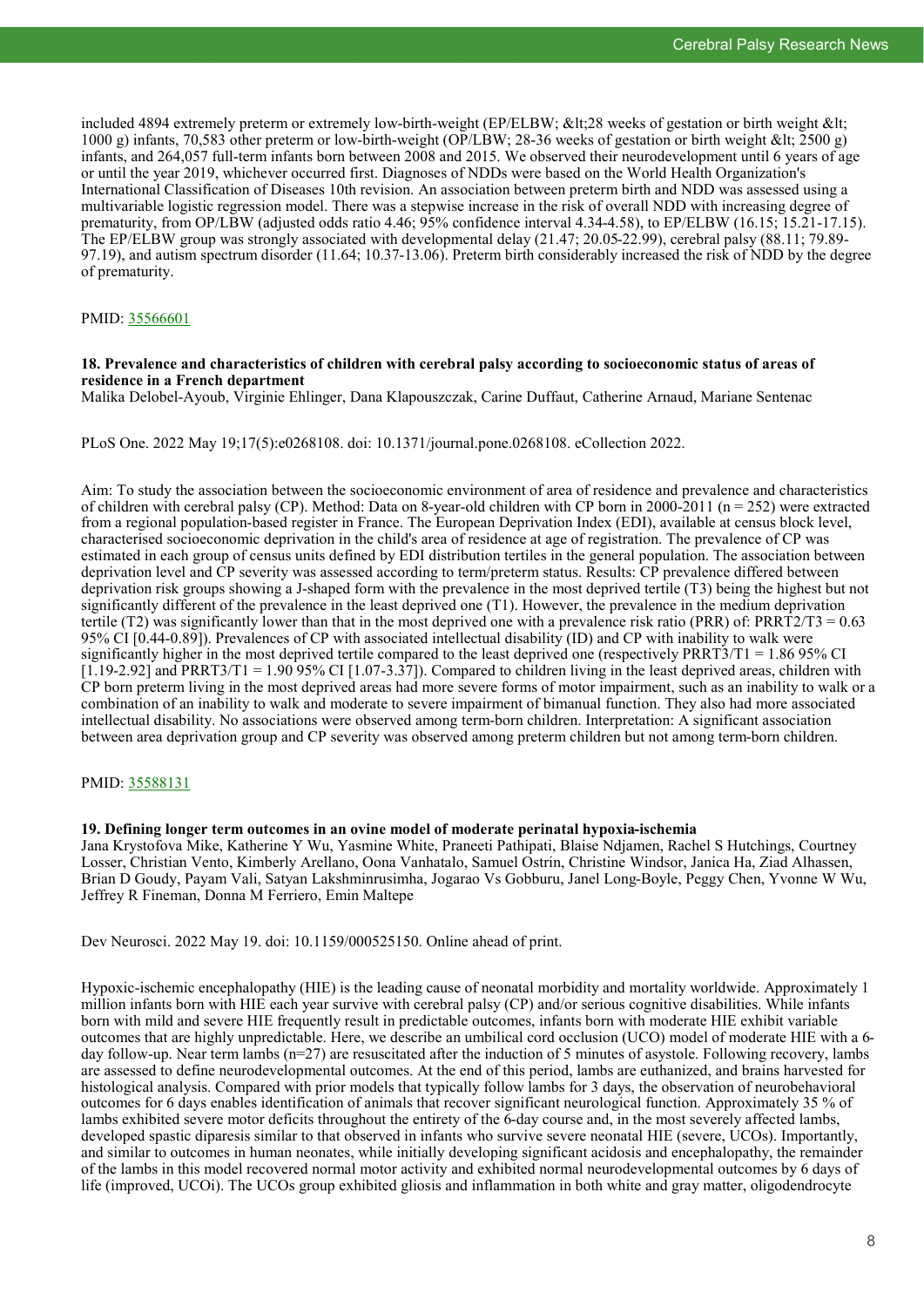loss, and neuronal loss and cellular death in the hippocampus and cingulate cortex. While the UCOi group exhibited more cellular death and gliosis in the parasagittal cortex and demonstrated more preserved white matter markers, along with reduced markers of inflammation and lower cellular death and neuronal loss in Ca3 of the hippocampus compared with UCOs lambs. Our large animal model of moderate HIE with prolonged follow-up will help further define pathophysiologic drivers of brain injury while enabling identification of predictive biomarkers that correlate with disease outcomes and ultimately help support development of therapeutic approaches to this challenging clinical scenario.

# PMID: [35588703](http://www.ncbi.nlm.nih.gov/pubmed/35588703)

**20. A unique cerebellar pattern of microglia activation in a mouse model of encephalopathy of prematurity** Luisa Klein, Juliette Van Steenwinckel, Bobbi Fleiss, Till Scheuer, Christoph Bührer, Valerie Faivre, Sophie Lemoine, Corinne Blugeon, Leslie Schwendimann, Zsolt Csaba, Cindy Bokobza, Dulcie A Vousden, Jason P Lerch, Anthony C Vernon, Pierre Gressens, Thomas Schmitz

Glia. 2022 May 17. doi: 10.1002/glia.24190. Online ahead of print.

Preterm infants often show pathologies of the cerebellum, which are associated with impaired motor performance, lower IQ and poor language skills at school ages. Using a mouse model of inflammation-induced encephalopathy of prematurity driven by systemic administration of pro-inflammatory IL-1β, we sought to uncover causes of cerebellar damage. In this model, IL-1β is administered between postnatal day (P) 1 to day 5, a timing equivalent to the last trimester for brain development in humans. Structural MRI analysis revealed that systemic IL-1β treatment induced specific reductions in gray and white matter volumes of the mouse cerebellar lobules I and II (5% false discovery rate [FDR]) from P15 onwards. Preceding these MRI-detectable cerebellar volume changes, we observed damage to oligodendroglia, with reduced proliferation of OLIG2+ cells at P10 and reduced levels of the myelin proteins myelin basic protein (MBP) and myelin-associated glycoprotein (MAG) at P10 and P15. Increased density of IBA1+ cerebellar microglia were observed both at P5 and P45, with evidence for increased microglial proliferation at P5 and P10. Comparison of the transcriptome of microglia isolated from P5 cerebellums and cerebrums revealed significant enrichment of pro-inflammatory markers in microglia from both regions, but cerebellar microglia displayed a unique type I interferon signaling dysregulation. Collectively, these data suggest that perinatal inflammation driven by systemic IL-1β leads to specific cerebellar volume deficits, which likely reflect oligodendrocyte pathology downstream of microglial activation. Further studies are now required to confirm the potential of protective strategies aimed at preventing sustained type I interferon signaling driven by cerebellar microglia as an important therapeutic target.

# PMID: [35579329](http://www.ncbi.nlm.nih.gov/pubmed/35579329)

#### **21. Androgens Upregulate Pathogen-Induced Placental Innate Immune Response**

Seline Vancolen, Taghreed Ayash, Mariela Segura, Marie-Julie Allard, Bernard Robaire, Guillaume Sébire

Int J Mol Sci. 2022 Apr 29;23(9):4978. doi: 10.3390/ijms23094978.

Group B Streptococcus (GBS) is a leading cause of placental infection, termed chorioamnionitis. Chorioamnionitis is associated with an increased risk of neurobehavioral impairments, such as autism spectrum disorders, which are more prominent in males than in female offspring. In a pre-clinical model of chorioamnionitis, a greater inflammatory response was observed in placenta associated with male rather than female fetuses, correlating with the severity of subsequent neurobehavioral impairments. The reason for this sex difference is not understood. Our hypothesis is that androgens upregulate the placental innate immune response in male fetuses. Lewis dams were injected daily from gestational day (G) 18 to 21 with corn oil (vehicle) or an androgen receptor antagonist (flutamide). On G 19, dams were injected with saline (control) or GBS. Maternal, fetal sera and placentas were collected for protein assays and in situ analyses. Our results showed that while flutamide alone had no effect, a decrease in placental concentration of pro-inflammatory cytokines and infiltration of polymorphonuclear cells was observed in flutamide/infected compared to vehicle/infected groups. These results show that androgens upregulate the placental innate immune response and thus may contribute to the skewed sex ratio towards males observed in several developmental impairments resulting from perinatal infection/inflammation.

# PMID: [35563368](http://www.ncbi.nlm.nih.gov/pubmed/35563368)

**22. Somatic Development Disorders in Children and Adolescents Affected by Syndromes and Diseases Associated with Neurodysfunction and Hydrocephalus Treated/Untreated Surgically** Lidia Perenc, Agnieszka Guzik, Justyna Podgórska-Bednarz, Mariusz Drużbicki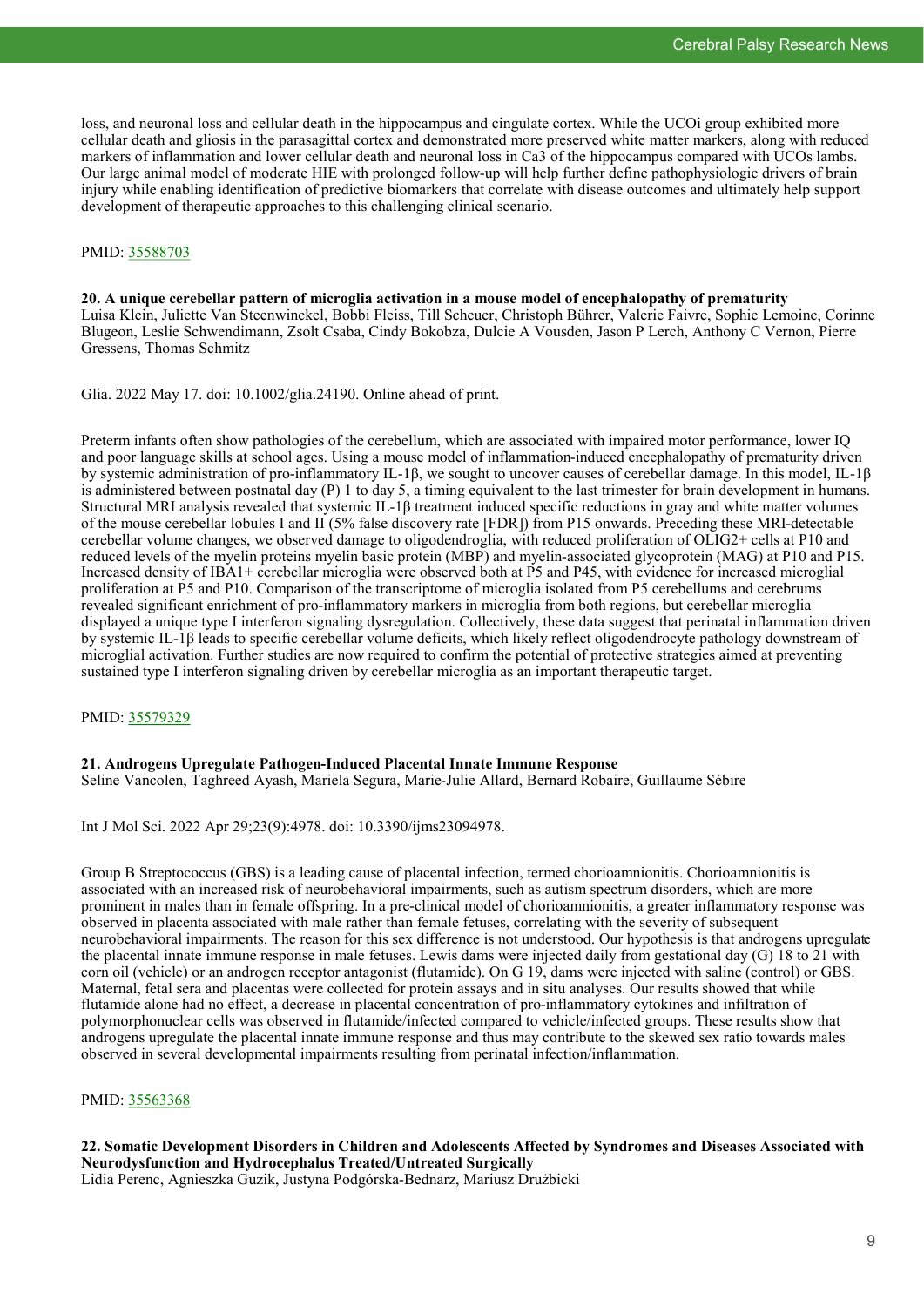Int J Environ Res Public Health. 2022 May 7;19(9):5712. doi: 10.3390/ijerph19095712.

Background: This study was conducted to evaluate the co-occurrence of hydrocephalus treated/untreated surgically and congenital nervous system disorders or neurological syndromes with symptoms visible since childhood, and with somatic development disorders, based on significant data obtained during admission to a neurological rehabilitation unit for children and adolescents. Methods: The study applied a retrospective analysis of data collected during hospitalization of 327 children and adolescents, aged 4-18 years, all presenting congenital disorders of the nervous system and/or neurological syndromes associated with at least one neurodysfunction that existed from early childhood. To allow the identification of individuals with somatic development disorders in the group of children and adolescents with hydrocephalus treated/untreated surgically, the adopted criteria considered the z-score values for body height, body weight, head circumference, body mass index, and head circumference index. Results: Treated/untreated hydrocephalus was observed in the study group at the rates of 8% and 0.9%, respectively. Among 239 patients with cerebral palsy, 9 (3.8%) had surgically treated hydrocephalus, 17 (70.8%) of 24 patients with neural tube defects also had hydrocephalus treated with surgery, and 3 (12.5%) of 24 patients with neural tube defects had untreated hydrocephalus. This medical condition was a more frequent comorbidity in subjects with neural tube defects compared with those with cerebral palsy (p < 0.001). Subjects with untreated hydrocephalus most frequently presented macrocephaly (p < 0.001), including absolute macrocephaly ( $p = 0.001$ ), and with tall stature ( $p = 0.007$ ). Excessive body mass co-occurred more frequently with surgically untreated hydrocephalus, but the relationship was not statistically significant  $(p = 0.098)$ . Conclusions: Surgically treated hydrocephalus occurred in patients with cerebral palsy and neural tube defects, and untreated hydrocephalus was present only in patients with neural tube defects. Untreated hydrocephalus negatively changed the course of individual development in the studied group of children, in contrast to surgically treated hydrocephalus.

# PMID: [35565107](http://www.ncbi.nlm.nih.gov/pubmed/35565107)

# **23. Cost savings for single event multilevel surgery in comparison to sequential surgery in ambulatory children with cerebral palsy**

Sylvia Õunpuu, Kristan Pierz, Susan A Rethlefsen, Tishya A L Wren

Gait Posture. 2022 May 7;96:53-59. doi: 10.1016/j.gaitpost.2022.05.005. Online ahead of print.

Background: The purpose of this study was to determine the differences in billable provider charges between single event multilevel surgery (SEMLS) based on comprehensive gait analysis and a staged surgical approach (SSA) without comprehensive gait analysis for the orthopedic treatment of ambulatory children with cerebral palsy (CP). Methods: The charges associated with nine common orthopedic surgical combinations (both unilateral and bilateral, soft tissue or soft tissue plus bony) for children with CP were determined and compared between SEMLS and SSA. The charges included surgical, anesthesia, operating room, recovery room, hospital stay, physical therapy, and, for SEMLS only, comprehensive computerized gait analysis. Results: Total charges to complete each combination was higher for SSA than for SEMLS. The differential ranged from \$10,247 to \$75,069 with the percentage difference ranging from 20% to 47%. The mean difference was \$43,606 ( $p = 0.0002$ ). The dollar difference ( $r = 0.98$ ,  $p < 0.0001$ ) and percentage difference ( $r = 0.79$ ,  $p = 0.01$ ) were both related to the total charge of the SEMLS surgery. Significance: Financial costs are lower for SEMLS vs. SSA for the treatment of multilevel gait issues in children with CP. The cost of gait analysis is much smaller than the cost differential between SEMLS and SSA. Although some patients who have SEMLS may need additional orthopedic surgery with associated costs, this is also possible for SSA. Therefore, due to the many benefits of SEMLS, which also include more informed treatment decision-making as well as reduced time away from school and work (for caregivers), SEMLS guided by gait analysis is recommended over SSA for the treatment of gait disorders in children with CP.

# PMID: [35576667](http://www.ncbi.nlm.nih.gov/pubmed/35576667)

# **24. SETT: A Framework for Capacity Building Partnerships**

Laurene Sweet, Alisa Jones, Colin K Drummond

Proc North Cent Sect. 2022;2022:36075. Epub 2022 Mar 18.

A contemporary issue for many non-profits is identifying effective ways to build capacity for service delivery. Interdisciplinary processes take time to carry out; herein lies a challenge when working with a university in which the lifecycle of student activity is not aligned (much shorter) that of the project for the alternative education program. In the current work, we describe the pathway of a partnership that improves the ability of nonprofit staff to achieve their mission while simultaneously meeting